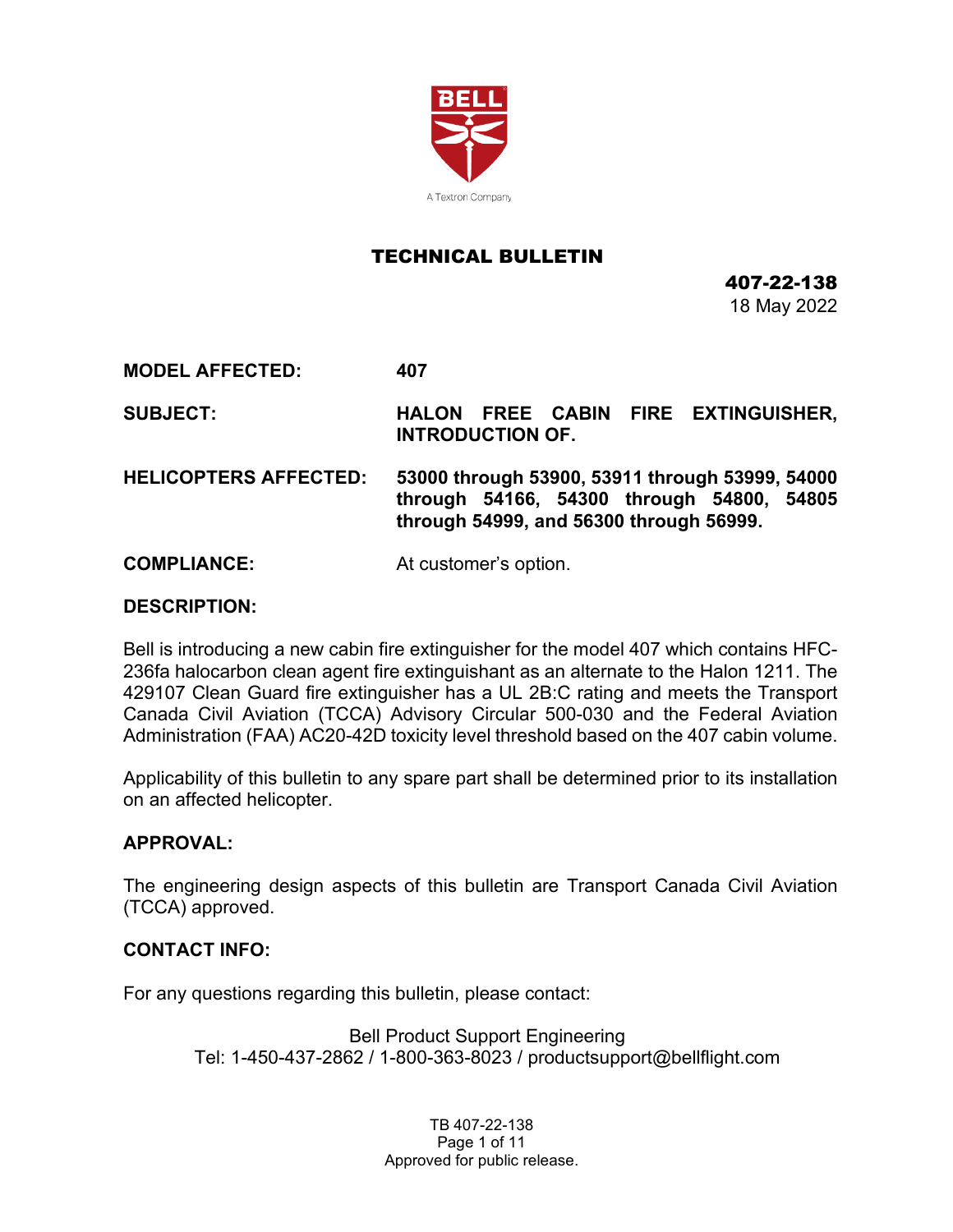### **MANPOWER:**

Approximately 8.0 man-hours are required to complete this bulletin. This estimate is based on hands-on time and may vary with personnel and facilities available.

### **WARRANTY:**

There is no warranty credit applicable for parts or labor associated with this bulletin.

### **MATERIAL:**

### **Required Material:**

The following material is required for the accomplishment of this bulletin and may be obtained through your Bell Supply Center. Order fire extinguisher **CT-407-22-138** kit that consists of the following parts:

| <b>Nomenclature</b>      | Qty (Note) |
|--------------------------|------------|
| <b>Fire Extinguisher</b> |            |
| Shield                   |            |
| <b>Bracket</b>           | 1          |
| Lug                      |            |
| Rivet                    | 2          |
| Rivet                    |            |
| Washer                   | 1          |
| <b>Screw</b>             | 4          |
| <b>Screw</b>             | 2          |
| Insert                   | 6          |
|                          |            |

### **Consumable Material:**

The following material is required to accomplish this bulletin, but may not require ordering, depending on the operator's consumable material stock levels. This material may be obtained through your Bell Supply Center.

| <b>Part Number</b> | <b>Nomenclature</b>                  |                 | Reference * |
|--------------------|--------------------------------------|-----------------|-------------|
| 2100-00350-00      | <b>Corrosion Preventive Compound</b> | $2.5$ OZ (1)    | $C-104$     |
| 2000-00245-01      | Adhesive                             | 1PT(1)          | $C-317$     |
| 2010-05988-00      | Sealant                              | $2.5$ oz $(1)$  | $C-251$     |
| 2000-01003-00      | 4508 Black 1.75" WIDE                | 1 Roll $(1)(2)$ | C-468       |
| 2110-00010-00      | Aliphatic Naphtha                    | 1 GAL           | $C-305$     |
| Commercial         | <b>Isopropyl Alcohol</b>             | A/R             | $C-285$     |
| Commercial         | Cheesecloth, Cotton                  | A/R             | C-486       |

\* C-XXX numbers refer to the consumables list in the BHT-ALL-SPM, Standard Practices Manual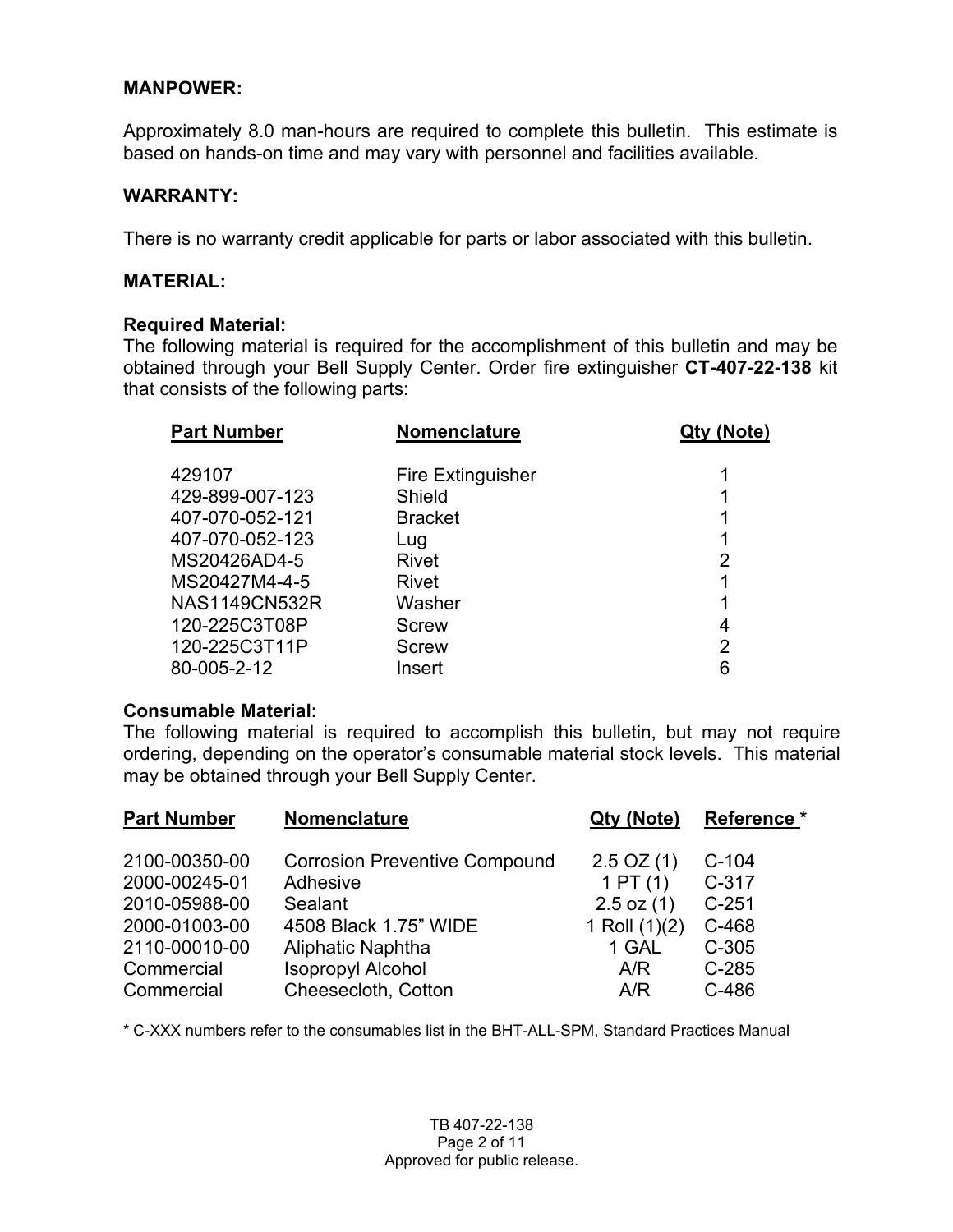### **NOTES:**

- 1. Quantity indicated is the format the product is delivered in. Actual quantity required to accomplish the instructions in this bulletin may be less than what has been delivered.
- 2. The 4508 Black 1.75" WIDE tape is a product of 3M and is commercially available.

### **SPECIAL TOOLS:**

None required.

### **WEIGHT AND BALANCE:**

The first line removes basic fire extinguisher weight figures from the basic aircraft empty weight calculations.

The second line adds replacement fire extinguisher weight figures to the basic aircraft empty weight calculations.

|               | Longitudinal |                     | Lateral*    |                   |
|---------------|--------------|---------------------|-------------|-------------------|
| <b>Weight</b> | <u>Arm</u>   | <b>Moment</b>       | <u>Arm</u>  | <b>Moment</b>     |
| -2.2 pounds   | 75 inch      | -165 inch-pounds    | $-1.1$ inch | 2.4 inch-pounds   |
| $-1$ Kgs      | 1905 Mm      | $-1905$ kg x mm/100 | $-27.9$ Mm  | 27.9 kg x mm/100  |
| +5.7 pounds   | 48.1 inch    | 274.2 inch-pounds   | 13.9 inch   | 79.2 inch-pounds  |
| $+2.6$ Kgs    | 1221.7 Mm    | 3176.4 kg x mm/100  | 353 Mm      | 917.8 kg x mm/100 |

\* In lateral calculations, - is left and + is right.

### **ELECTRICAL LOAD DATA:**

Not affected.

### **REFERENCES:**

BHT-ALL-SPM, Standard Practices Manual, Chapter 6 407-MM Maintenance Manual

### **PUBLICATIONS AFFECTED:**

407-MM Maintenance Manual, Chapter 26 BHT-407-IPB, Illustrated Parts Breakdown, Chapter 26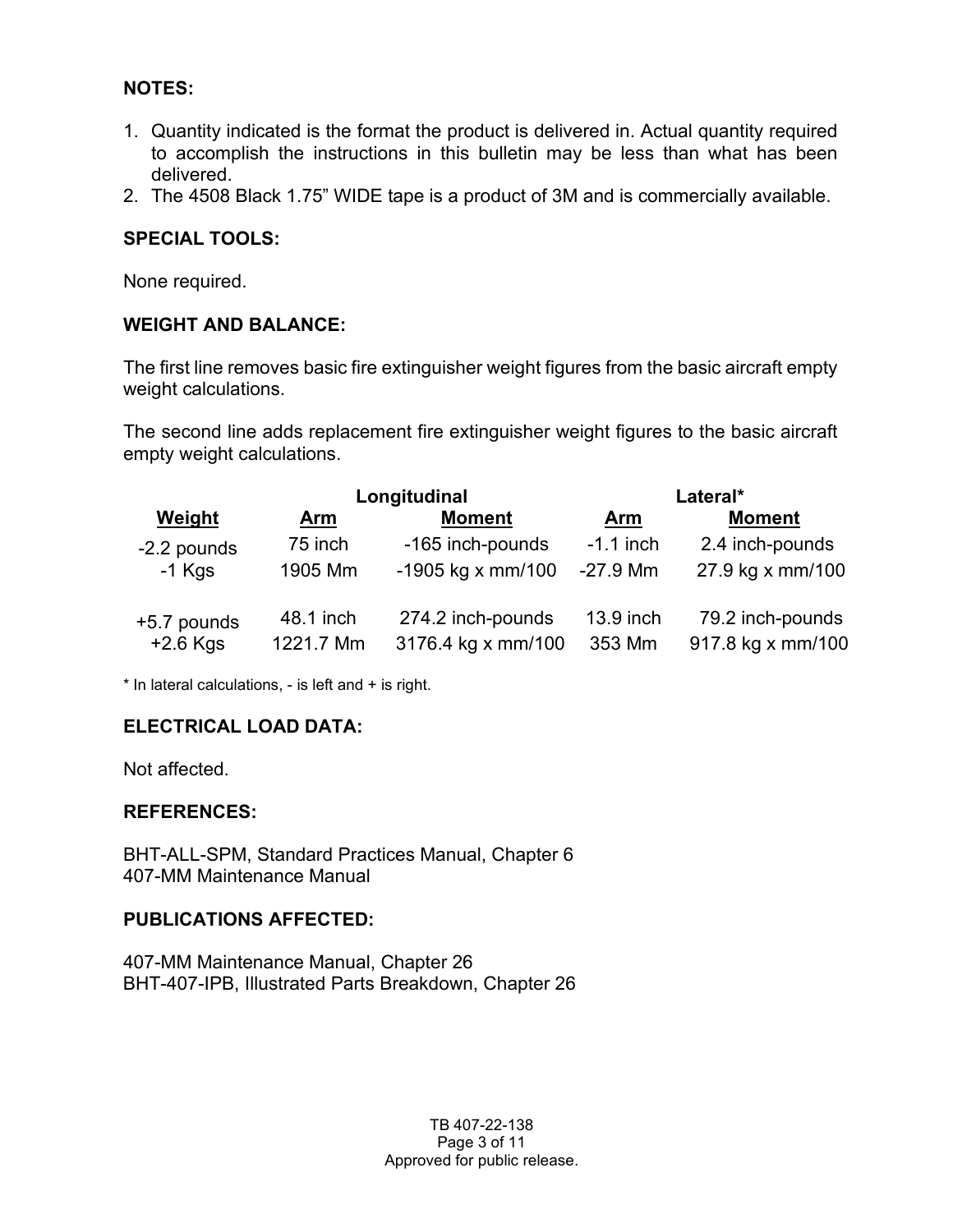### **ACCOMPLISHMENT INSTRUCTIONS:**

- 1. Prepare the helicopter for maintenance.
- 2. Gain access to the cabin fire extinguisher (DMC-407-A-26-20-00-01A-042A-A).
- 3. Remove the existing cabin fire extinguisher and bracket (DMC-407-A-25-10-00- 03A-520A-A). Plug holes by re-installing screws and washers previously removed.

### **Prepare Pilot Floor to Receive Inserts.**

# -NOTE-

Safeguard carpet and/or floor protectors removed, as an eventual revision to this Technical Bulletin will provide instructions to make installations of these possible.

- 1. Remove carpets / floor protectors on pilot side of the cabin.
- 2. Locate RBL 7.12 and STA 45.50 (Figure 1).
	- From STA 45.50 locate bracket center line 2.6 inches (66.0 mm) aft at STA 48.10.
	- b. From RBL 7.12 locate first inboard row of inserts 4.45 inches (113.0 mm) to the right at RBL 11.57. Draw a line at the intersection.
	- From RBL 11.57, locate the second, third, and fourth row of inserts at 2.63, 4.63, and 5.90 inches (66.8, 117.6, and 149.9 mm) respectively. Draw lines at the intersections.
	- Locate each insert position to mark exact insert location (Figure 1).
	- Verify with fire extinguisher bracket as a guide for the proper placement of inserts to be localized. Ensure bracket mounting holes line up and properly situated on the floor.



Use a drill stop on the drill to prevent damage to components and structure.

-CAUTION-

Do not overheat skin surface(s) during drilling operation. Overheating may cause separation of skin(s) from the core.

> TB 407-22-138 Page 4 of 11 Approved for public release.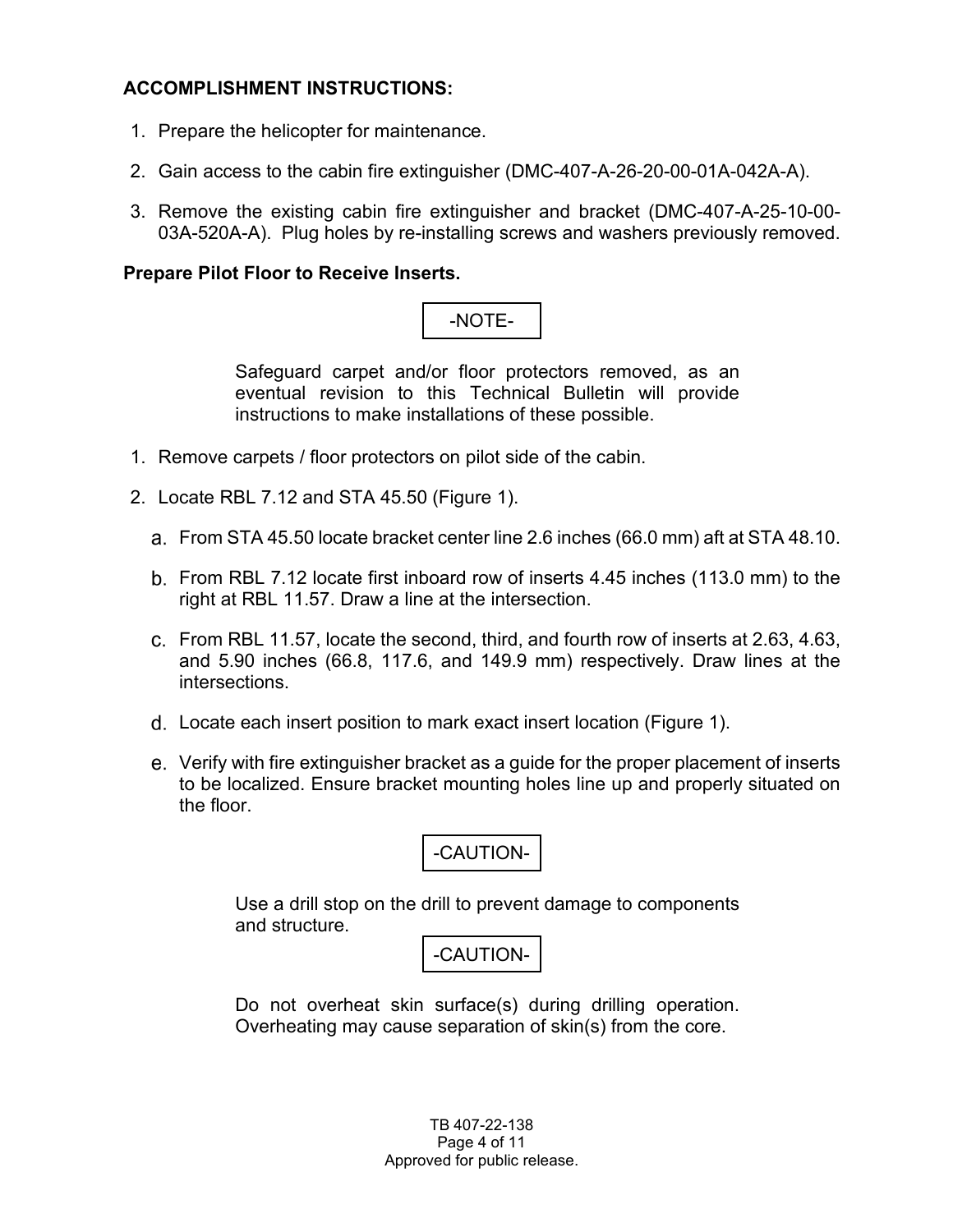## -NOTE-

Cure adhesive (C-317) for twenty-four (24) hours at room temperature. Accelerate curing using suitable heat source and cure 60 to 90 minutes at 170° to 190° F (77° to 88° C).

- 3. Drill the six (6) holes 0.562 to 0.565 inch (14.27 to 14.35 mm) diameter through skin and core where marked to receive inserts. Undercut the core out to 1.0 inch (25.4 mm) in diameter.
- 4. Install the six (6) inserts using adhesive (C-317), as shown.



### **Prepare, Assemble, Install Shield, Bracket, Clamp, and Fire Extinguisher.**

- 1. Remove the clamp (3, Figure 2) from the original bracket (4) that comes with the new cabin fire extinguisher (5) and attach it to the new bracket (6) as follows:
	- a. Remove the clamp (3) from its original bracket, hand form as necessary to create a flat surface that will mate with the new bracket (6).
		- (1) If excessive forming was necessary to remove large bends in clamp, locally penetrant inspect the formed areas of the clamp (3) per ASTM E1417, Type I, Method A or C, sensitivity level 2 or greater (BHT-ALL-SPM, Chapter 6).
			- (a) If there are linear indications that are confirmed to be cracks, seams, tears, bursts, etc., reject the clamp (3). Replacement bracket 24610 may be available from Johnson Controls Fire Protection LP, Fort Worth Texas or a replacement fire extinguisher will need to be purchased.
	- b. Prepare clamp (3) for installation. The rivet head must be on the outboard side of the bracket and the washer must be on the clamp side (Figure 2).

TB 407-22-138 Page 5 of 11 Approved for public release.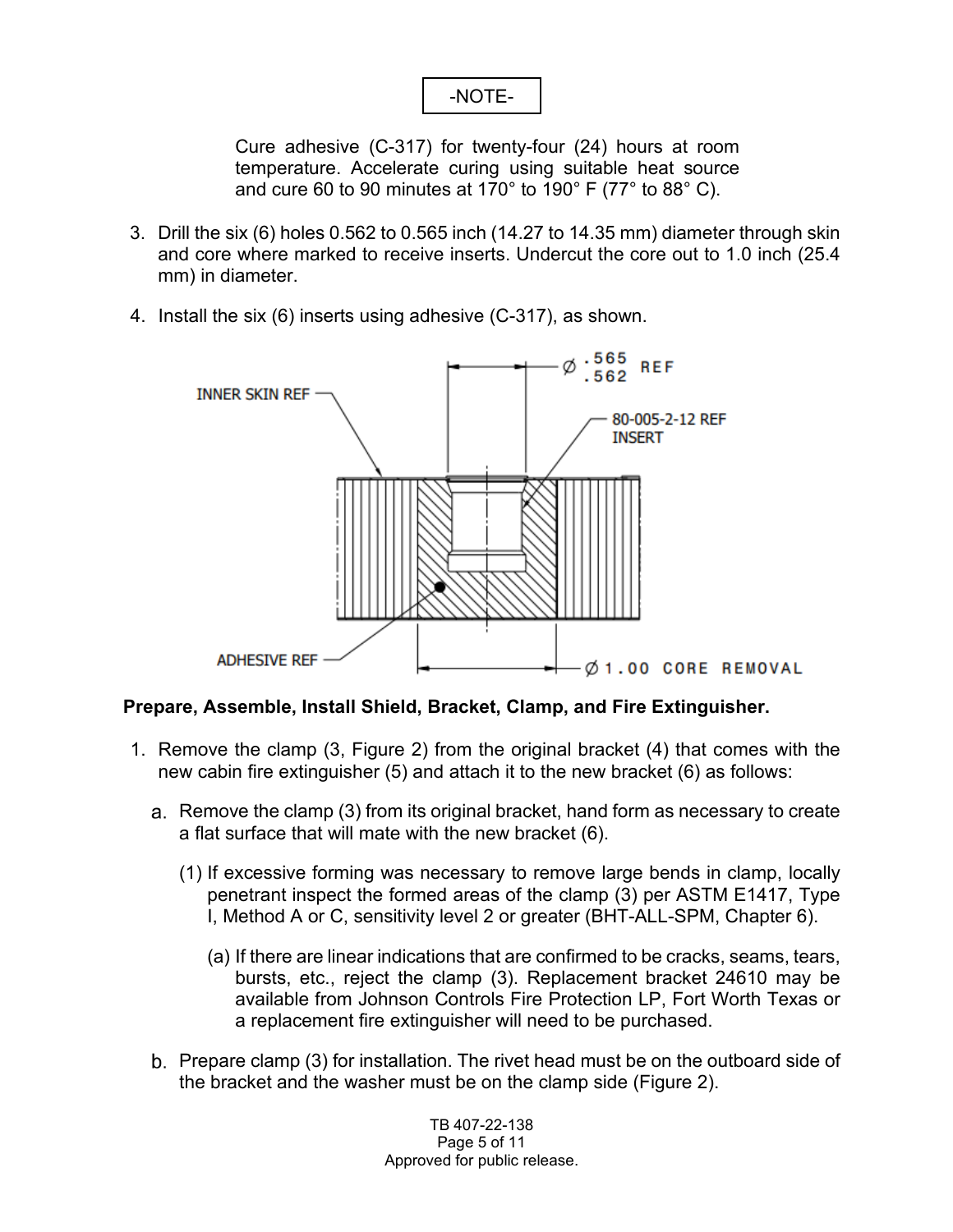- Prepare pilot hole in bracket (6) to receive countersunk rivet (7). Wipe the faying surfaces of the clamp (3) and bracket (6) with cheesecloth (C-486) wetted with aliphatic naphtha (C-305), and then apply sealant (C-251) to the faying surfaces.
- Orient clamp (3) latching mechanism per image (Figure 2), wet install the rivet (7) and washer (8) using sealant (C-251).
- 2. Prepare lug (12) for installation. The rivet head must be on the outboard side of the bracket (Figure 2).
	- Prepare pilot holes in bracket (6) to receive countersunk rivets (11). Wipe the faying surfaces of the lug (12) and bracket (6) with cheesecloth (C-486) wetted with aliphatic naphtha (C-305). Install the rivets (11).
- 3. Using cheesecloth (C-486) wetted with isopropyl alcohol (C-285), wipe the faying surfaces on the bracket (6) that will contact the foam tape (C-468).

## -NOTE-

To improve adhesion of foam tape (C-468) adhesive backing, it is acceptable to heat (warm to touch) the bracket areas prior to applying tape.

4. Trim and install the foam tape (C-468) in four locations on the bracket (6, Figure 2).

### -NOTE-

Apply a coating of corrosion preventive compound (C-104) to all screw shanks prior to installation. Do not apply corrosion preventive compound to the threads.

5. Insert clamp (3) through the shield's lower window and install the bracket (6) and shield (2) with four screws (10) and two screws (9).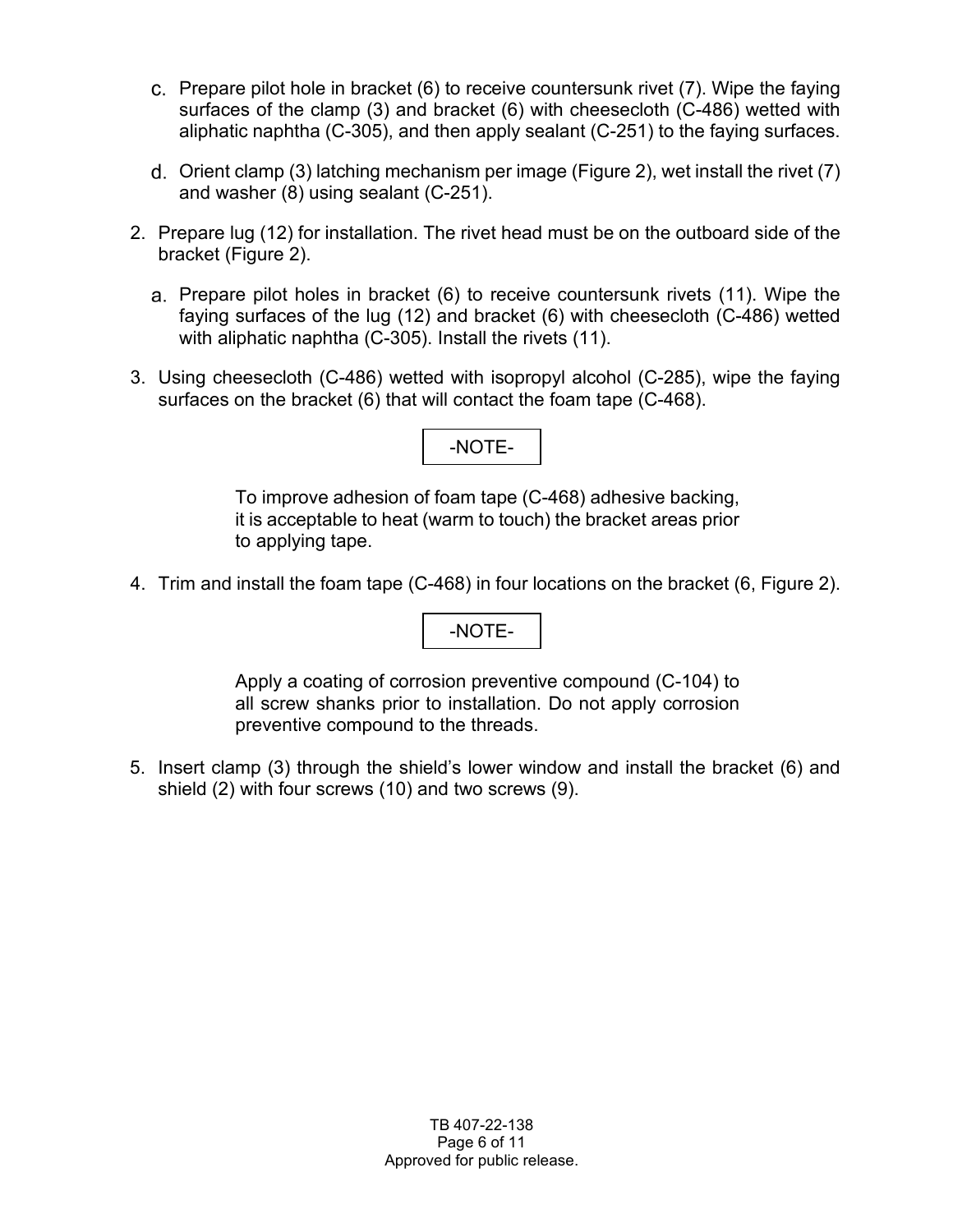6. Carefully insert fire extinguisher (5) into shield holder. Slightly spread the shield tangs while inserting fire extinguisher bottle to avoid peeling back the foam tape (C-468).



- 7. Secure the fire extinguisher (5) on the bracket (6) with the clamp (3).
- 8. Make an entry in the helicopter logbook and historical service records indicating compliance with this Technical Bulletin.
- 9. Refer to **ANNEX I** of this bulletin for Instructions for Continued Airworthiness (ICA) including operation, maintenance, and repair procedures.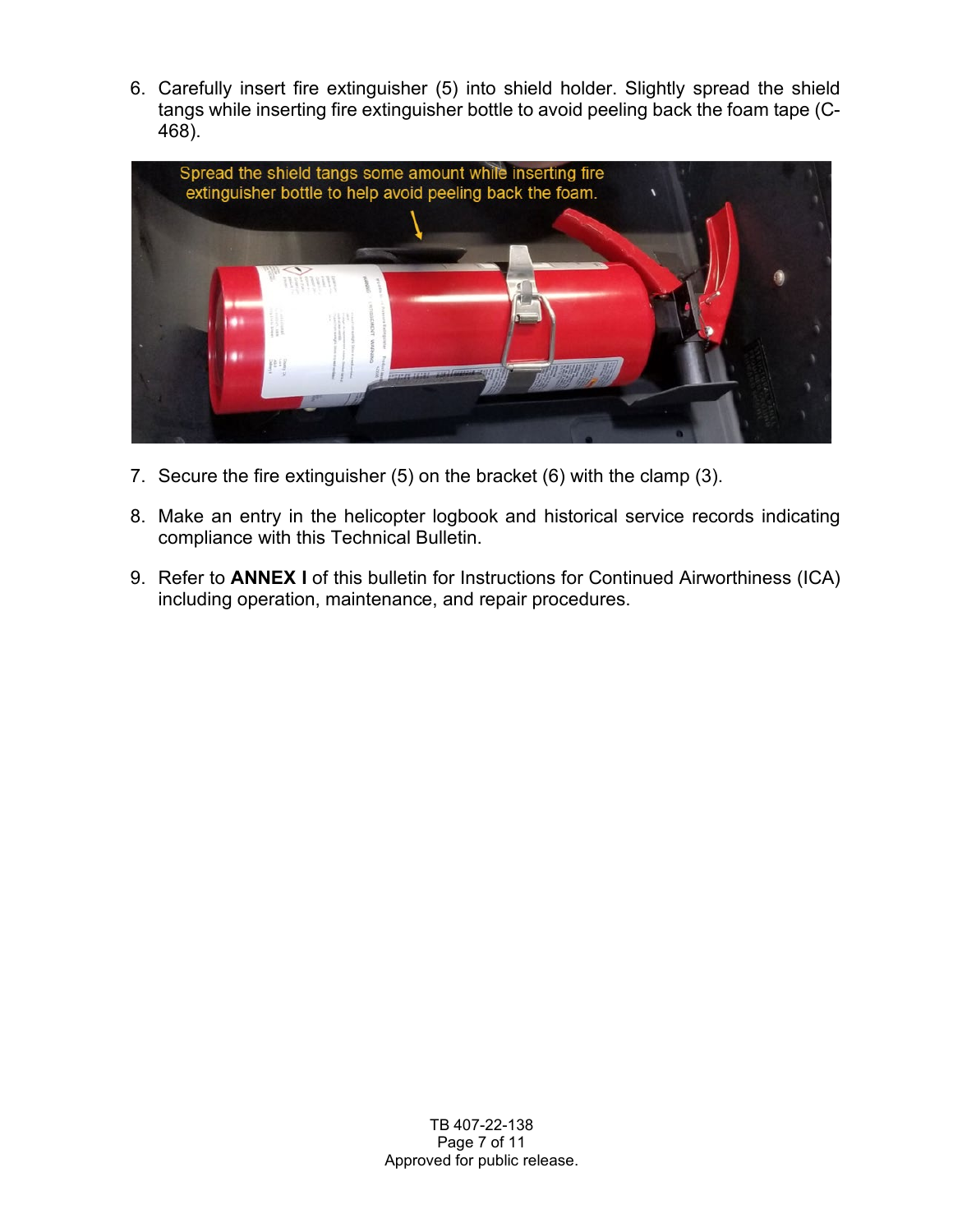

22567\_001

**Figure 1- Pilot Side (Floor Area to Receive Inserts)** 

TB 407-22-138 Page 8 of 11 Approved for public release.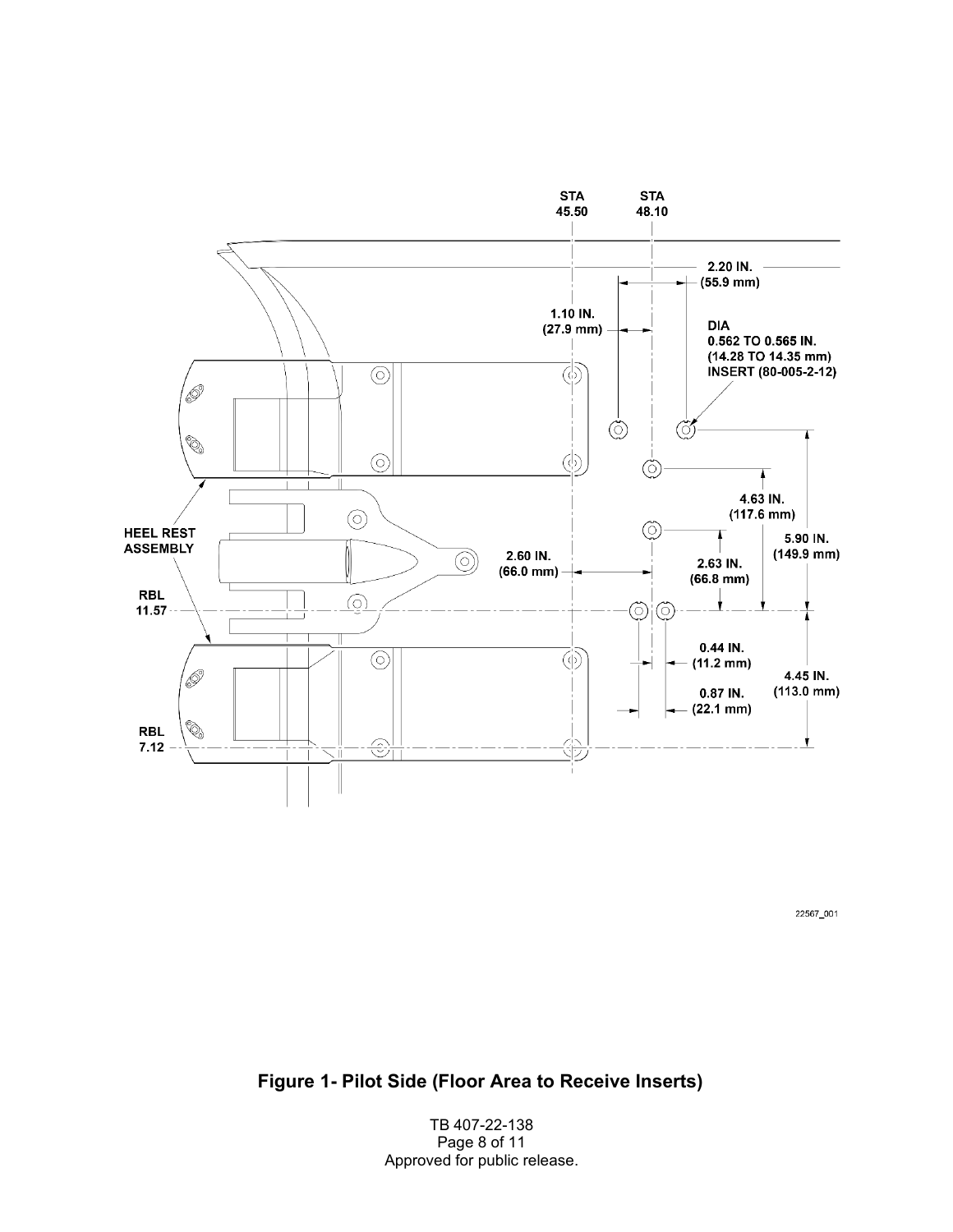

**Figure 2 – Installation of Halon Free Cabin Fire Extinguisher** 

TB 407-22-138 Page 9 of 11 Approved for public release.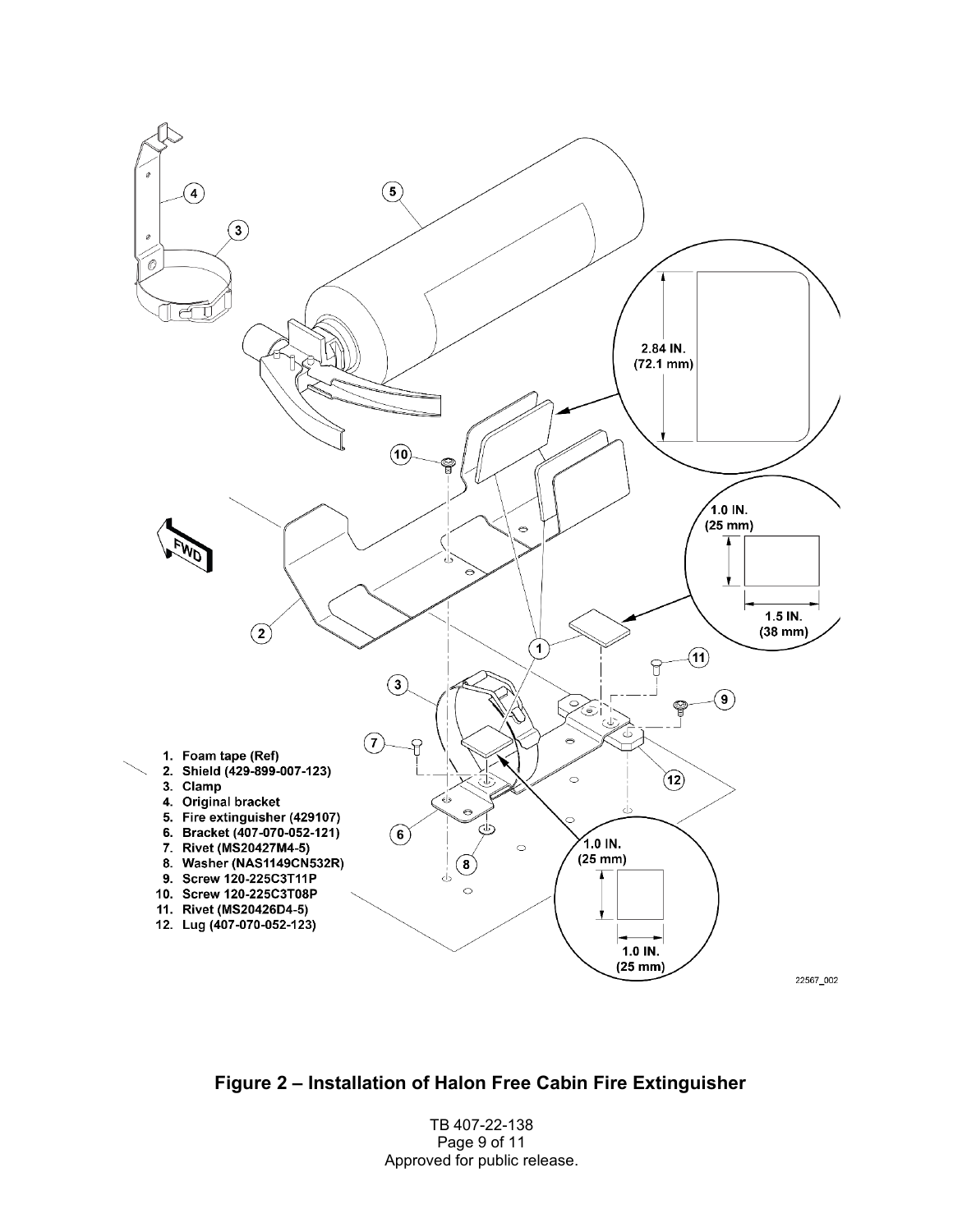### **ANNEX I – INSTRUCTIONS FOR CONTINUED AIRWORTHINESS (ICA)**

### 1.0 OPERATION

Operate the fire extinguisher in accordance with the manufacturer's instructions found on the unit's label.

### 2.0 INSPECTIONS

### **NOTE**

Additional inspections might be required per the aircraft operational requirements of the country in which the aircraft is being operated.

### 2.1 MAINTENANCE

### WARNING

Do not install a fire extinguisher that has been previously discharged. Recharge or replace a fire extinguisher before returning unit to service.

- Follow manufacturer's recommended instructions on fire extinguisher unit Label.
- The unit should be visually inspected during routine aircraft operations and/or not to exceed 30 days to ensure the fire extinguisher is fully charged and operable.
- To determine if the weight is within the limits indicated on the label, units should be weighed annually, or sooner if pressure gauge is not showing in green arc.

### 2.2 ANNUAL INSPECTION

- Visually inspect the fire extinguisher for damage, corrosion, or pitting. Make sure that the nozzle is not blocked, the safety pin is secured, and the seal is not damaged.
- b. Inspect the state of charge, ensure the pressure gauge indicator is in the green and weight exceeds minimum weight requirements indicated on label. Recharge or replace the fire extinguisher with a fully charged serviceable unit.
- Visually inspect the mounting bracket for cracks, damage, and corrosion. Examine condition of fastener hardware.
- d. Inspect the clamp assembly for:
	- (1) Cracks, damage, and corrosion to the strap, latch, and lever.
	- (2) Bent or broken hook.
	- (3) Loose or missing rivets.
	- (4) Correct operation of the quick-release latch mechanism.
- Record the inspection date on the tag attached to the fire extinguisher. Per regulations or company policy manual (if applicable) ensure hydrostatic test requirement due date is respected.

TB 407-22-138 Page 10 of 11 Approved for public release.